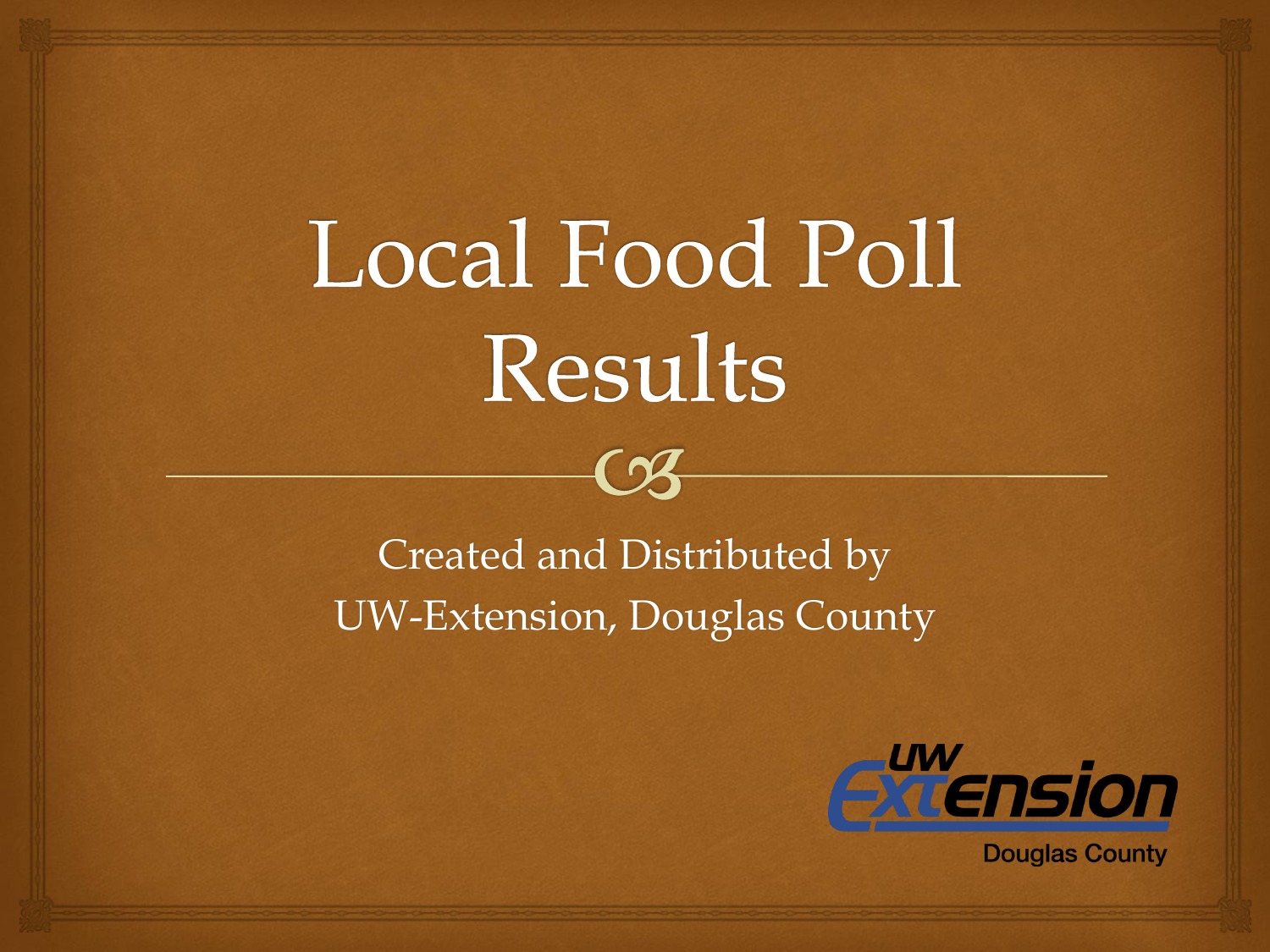

 83% of the respondents were from Douglas County  $\alpha$  60% were over the age of 50

 $C<sub>3</sub>$ 

Demographics

- or  $877\%$  grow their own food to some degree. Of those, most grow vegetables, fruit and herbs
- of livestock grown, the highest amount was for eggs  $(22\%)$
- Also indicated was wild harvest foods, hunting and fishing, and goats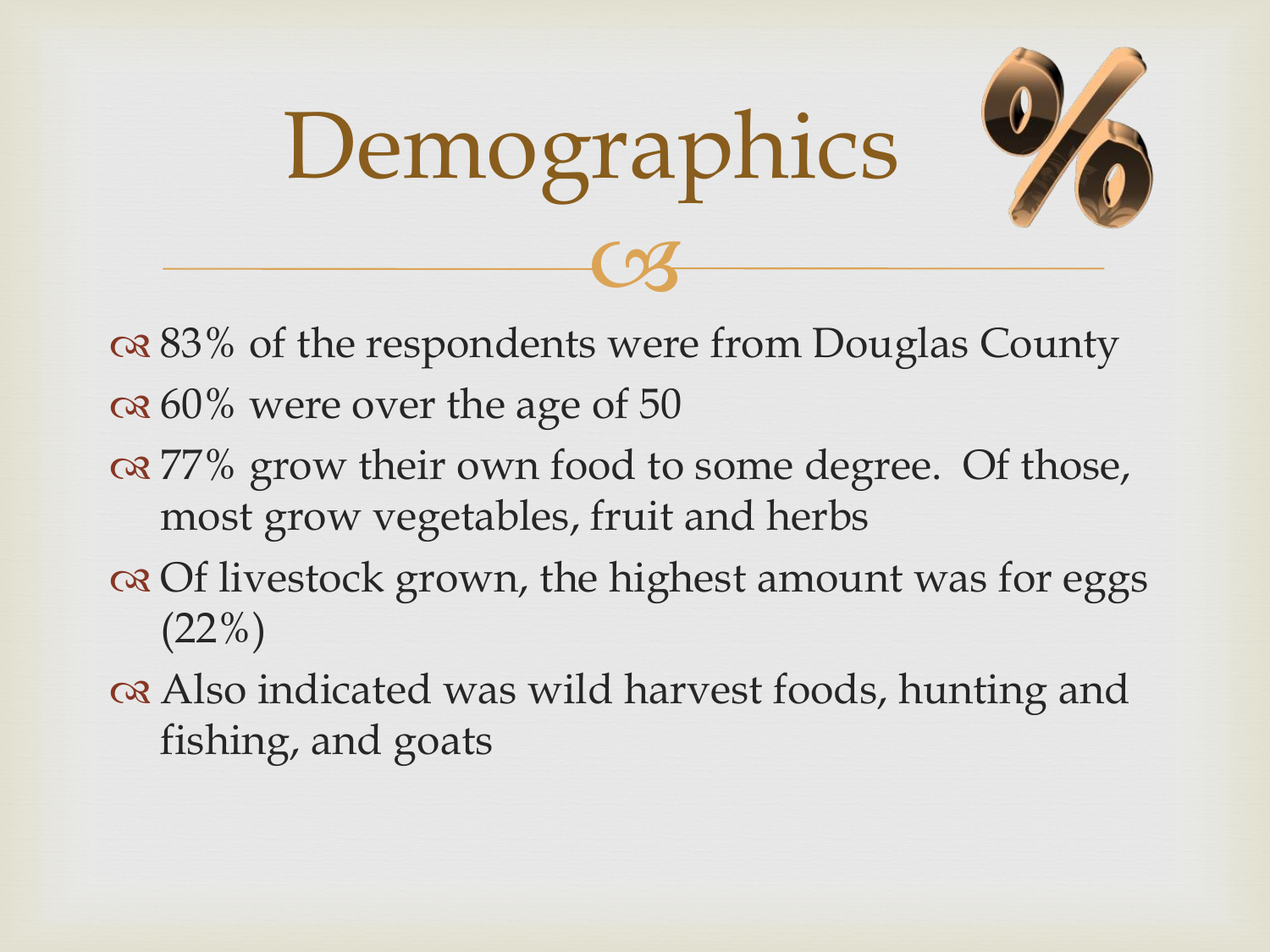

## $\overline{\text{C3}}$  Thoughts about Local Food

- or  $34%$  of respondents would consider food grown throughout the state of Wisconsin or the Upper Midwest to qualify as 'local'
- 86% consider local food to be within 100 miles or closer to their home
- Respondents indicated they purchased or used 'local food' most frequently throughout the season at their grocery or home garden
- More people responded that they purchased local food occasionally  $(1 - 2)$  times per season) at a farmers market or farm stand
- Local food was indicated as most important to consumers for its perceived quality and nutrition. Least important was meeting and knowing the producer